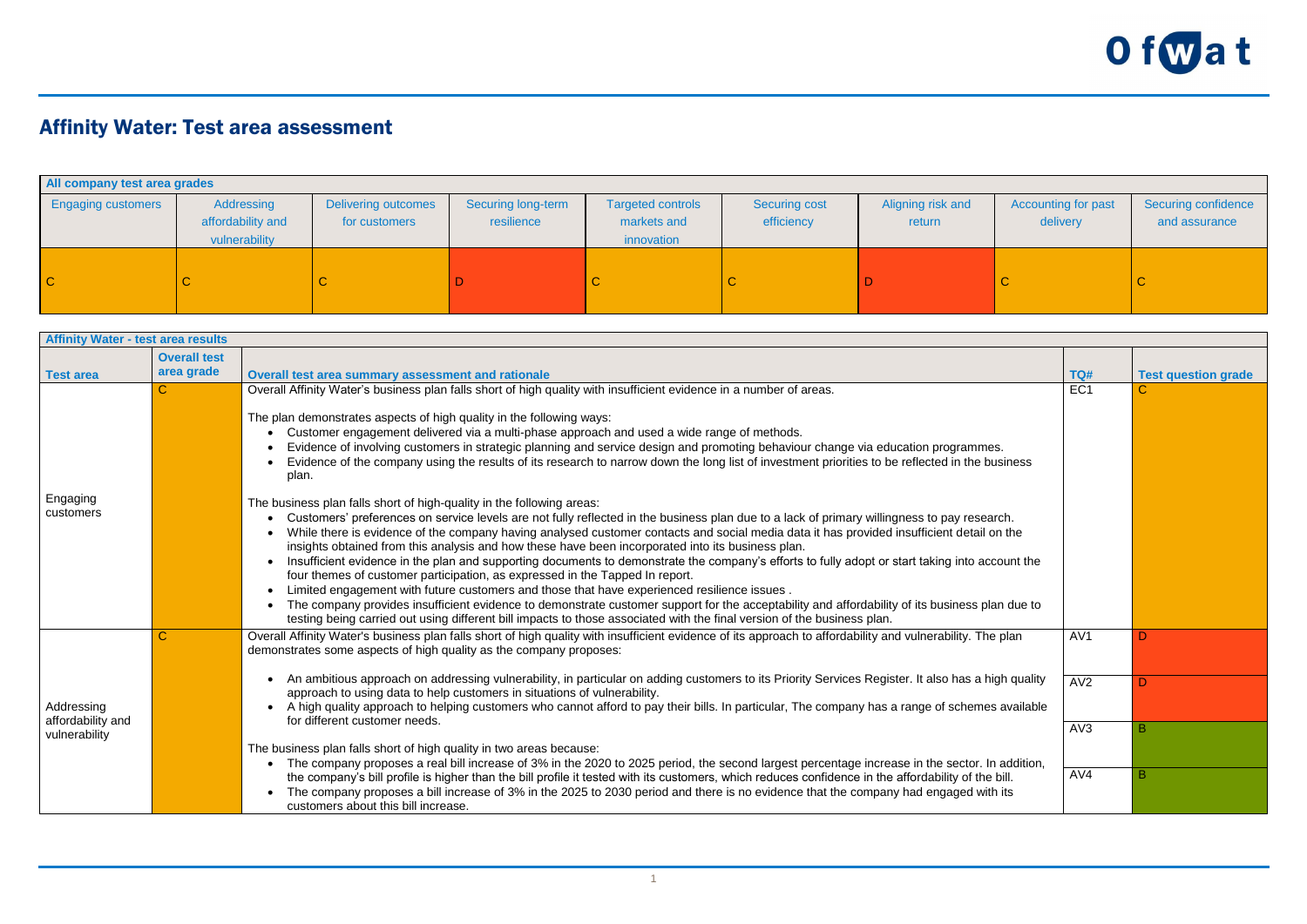| <b>Affinity Water - test area results</b>       |                                                                                                                                                                                                                                                                                                                                                                                                                                                                                              |                                                                                                                                                                                                                                                                                                                                                                                                                                                                                                                                                                                                                                                                                                                                                                                                                                                                                                                                                                                                                                                                                                                                                                                                                                                                                                                                                                                                                                                        |                  |                            |  |
|-------------------------------------------------|----------------------------------------------------------------------------------------------------------------------------------------------------------------------------------------------------------------------------------------------------------------------------------------------------------------------------------------------------------------------------------------------------------------------------------------------------------------------------------------------|--------------------------------------------------------------------------------------------------------------------------------------------------------------------------------------------------------------------------------------------------------------------------------------------------------------------------------------------------------------------------------------------------------------------------------------------------------------------------------------------------------------------------------------------------------------------------------------------------------------------------------------------------------------------------------------------------------------------------------------------------------------------------------------------------------------------------------------------------------------------------------------------------------------------------------------------------------------------------------------------------------------------------------------------------------------------------------------------------------------------------------------------------------------------------------------------------------------------------------------------------------------------------------------------------------------------------------------------------------------------------------------------------------------------------------------------------------|------------------|----------------------------|--|
|                                                 | <b>Overall test</b>                                                                                                                                                                                                                                                                                                                                                                                                                                                                          |                                                                                                                                                                                                                                                                                                                                                                                                                                                                                                                                                                                                                                                                                                                                                                                                                                                                                                                                                                                                                                                                                                                                                                                                                                                                                                                                                                                                                                                        |                  |                            |  |
| <b>Test area</b>                                | area grade                                                                                                                                                                                                                                                                                                                                                                                                                                                                                   | Overall test area summary assessment and rationale                                                                                                                                                                                                                                                                                                                                                                                                                                                                                                                                                                                                                                                                                                                                                                                                                                                                                                                                                                                                                                                                                                                                                                                                                                                                                                                                                                                                     | TQ#              | <b>Test question grade</b> |  |
|                                                 | $\mathsf{C}$<br>performance indicators (PC) and outcome delivery incentives (ODI) is insufficient or unconvincing in some areas.<br>percentage reduction in per capita consumption across the industry.<br>However, there are several key areas of concern where the business plan falls short of high quality, as described below:<br>to deteriorate due to action to reduce leakage, which we do not consider to be sufficiently evidenced or justified.<br>customers for a number of PCs. | Overall, across the outcomes test area the plan Affinity Water proposes falls short of high quality and the evidence it provides to support its<br>The plan demonstrates some aspects of high quality. The company has proposed stretching performance targets for water supply interruptions, which<br>entail significant improvement on past performance and achievement of the industry upper quartile level. The company has forecast the largest                                                                                                                                                                                                                                                                                                                                                                                                                                                                                                                                                                                                                                                                                                                                                                                                                                                                                                                                                                                                  | OC <sub>1</sub>  |                            |  |
|                                                 |                                                                                                                                                                                                                                                                                                                                                                                                                                                                                              |                                                                                                                                                                                                                                                                                                                                                                                                                                                                                                                                                                                                                                                                                                                                                                                                                                                                                                                                                                                                                                                                                                                                                                                                                                                                                                                                                                                                                                                        | OC <sub>2</sub>  | D                          |  |
| Delivering<br>outcomes for<br>customers         |                                                                                                                                                                                                                                                                                                                                                                                                                                                                                              | • The company is not proposing a well-rounded package of PCs. The number of bespoke PCs is small, and those that are proposed are lacking in<br>ambition. It is not proposing a bespoke resilience performance commitment despite the water resource challenges that the company faces.<br>The company proposes an insufficiently stretching leakage reduction target, and it proposes asset health measured by the level of mains repairs                                                                                                                                                                                                                                                                                                                                                                                                                                                                                                                                                                                                                                                                                                                                                                                                                                                                                                                                                                                                             |                  |                            |  |
|                                                 |                                                                                                                                                                                                                                                                                                                                                                                                                                                                                              | • The company has selected evidence to support its chosen ODI rates from secondary evidence without adequate explanation of how this<br>evidence was selected impartially and without bias, and there are material concerns about the triangulation approach used to inform these rates.<br>Additionally, the company provides insufficient evidence to support outperformance payments. There is insufficient evidence of customer<br>engagement on the use of outperformance payments, and there is insufficient evidence that outperformance will deliver genuine benefits to                                                                                                                                                                                                                                                                                                                                                                                                                                                                                                                                                                                                                                                                                                                                                                                                                                                                       | OC <sub>3</sub>  | $\mathbf C$                |  |
| Securing long-<br>term resilience               |                                                                                                                                                                                                                                                                                                                                                                                                                                                                                              | Overall, Affinity Water's plan falls significantly short of high quality and, in some areas, there is little or no evidence that convincingly demonstrates a<br>commitment to resilience in the round. In particular, we have significant concerns with the quality of evidence presented linking the options proposed to<br>the identified risks to resilience. We also consider that there is little or no convincing evidence linking the identified resilience challenges faced by the<br>company with the outcomes package proposed.<br>The plan provides sufficient evidence of a baseline resilience maturity assessment and there is also sufficient evidence that risks have been assessed<br>before and after mitigation with future projections up to 2035. The company also provides some third party evidence on asset management and asset<br>health.<br>The plan provides sufficient evidence for some aspects of financial resilience assessment and risk management. However, we consider that the<br>plan does not provide sufficient and convincing evidence of a commitment to resilience in the round in the following areas: While the company                                                                                                                                                                                                                                                                                   | LR <sub>1</sub>  | $\mathbf C$                |  |
|                                                 |                                                                                                                                                                                                                                                                                                                                                                                                                                                                                              | presents the results of the prescribed financial stress scenarios in terms of key financial ratios, it does not present the results of its company<br>specific scenarios. The company is highly geared and although its sets out an intention to reduce gearing to around 70%, there is no evidence<br>to demonstrate how or when this will be achieved. The company has not considered possible impacts of the mechanism for sharing financing                                                                                                                                                                                                                                                                                                                                                                                                                                                                                                                                                                                                                                                                                                                                                                                                                                                                                                                                                                                                        |                  |                            |  |
|                                                 |                                                                                                                                                                                                                                                                                                                                                                                                                                                                                              | outperformance for companies with actual gearing levels of 70% and above.<br>There is insufficient evidence of an integrated and systems-based approach to resilience, where interdependencies or cascading impacts of one<br>system to another should be considered.<br>There are significant concerns regarding the company's customer engagement on resilience. The evidence in the plan lacks the depth and<br>scope necessary for the proposed level of investment and identified options. The company provides limited evidence that customers have been<br>consulted appropriately about options to improve resilience.<br>• The plan relies on infrastructure reliability options and demand management, with less emphasis on response and recovery measures. The plan<br>also lacks efficient options that account for multiple risks or future uncertainty. In this sense, the approach used by the company to develop<br>options is limited in its treatment of uncertainty, given the challenges faced now and in the future.<br>There are significant concerns with the outcomes package proposed as no direct bespoke resilience metrics have been included.<br>We also consider that the plan lacks a robust water resources management plan that supports the company's long term resilience strategy,<br>especially when the company has identified that a number of customers are exposed to the risk of severe water restrictions. | LR <sub>2</sub>  |                            |  |
| Targeted controls,<br>markets and<br>Innovation |                                                                                                                                                                                                                                                                                                                                                                                                                                                                                              | Overall, despite some areas of high quality, Affinity Water's plan falls short of high quality across the Targeted Controls, Markets and Innovation test<br>area and evidence is insufficient and/or unconvincing in some areas.                                                                                                                                                                                                                                                                                                                                                                                                                                                                                                                                                                                                                                                                                                                                                                                                                                                                                                                                                                                                                                                                                                                                                                                                                       | CMI1             | D                          |  |
|                                                 |                                                                                                                                                                                                                                                                                                                                                                                                                                                                                              | The company provides sufficient evidence it had addressed Ofwat feedback on the RCV allocations, provides a comprehensive Bid Assessment<br>Framework (that would nonetheless benefit from greater detail on how appeals or communication with bidders will work) and outlines some innovative<br>approaches to abstraction optimisation.                                                                                                                                                                                                                                                                                                                                                                                                                                                                                                                                                                                                                                                                                                                                                                                                                                                                                                                                                                                                                                                                                                              | CMI <sub>2</sub> |                            |  |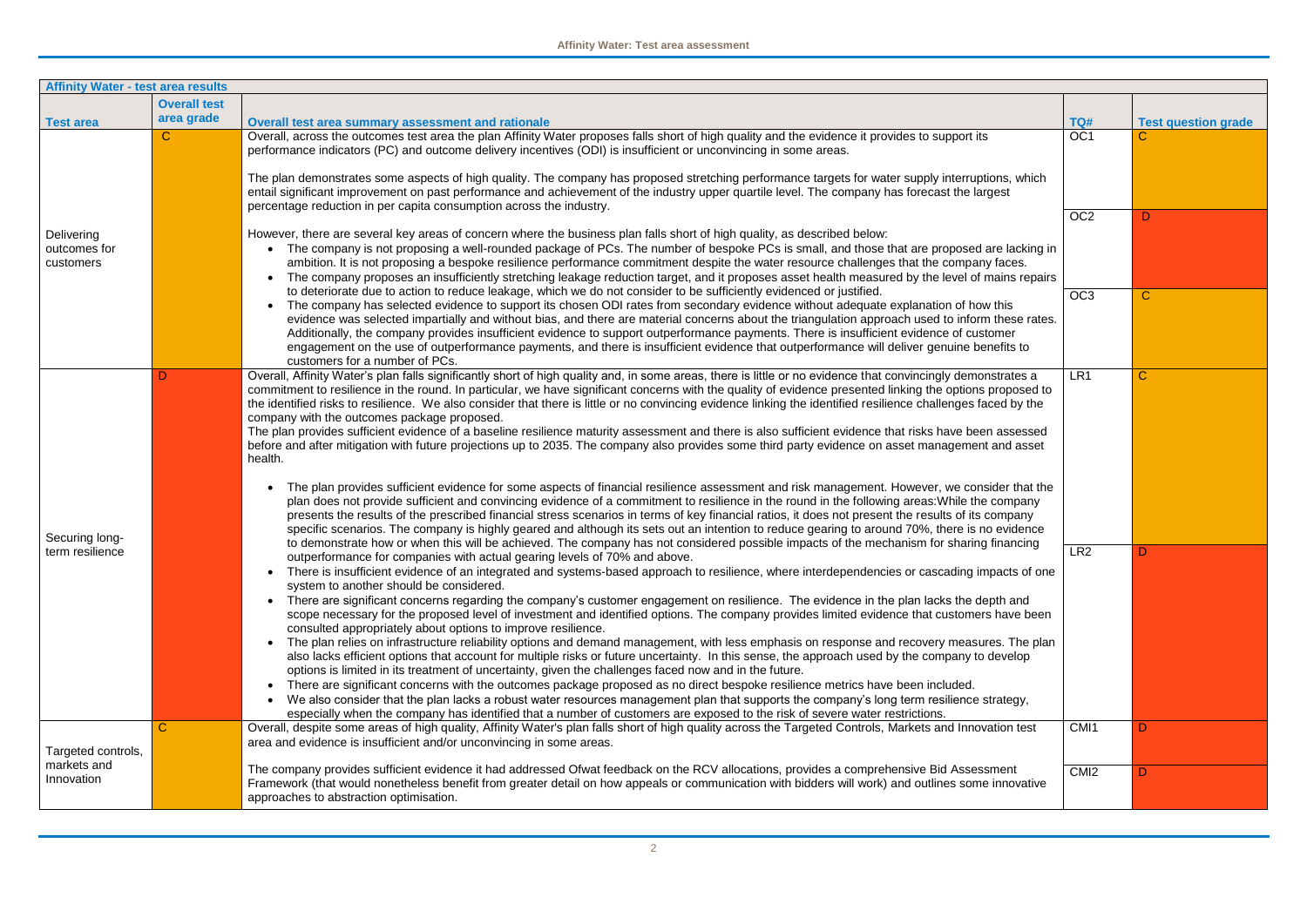| <b>Affinity Water - test area results</b> |                     |                                                                                                                                                                                                                                                                                                                                                                                                                                                                                                                                                                                                                                                                                                                                                                                                                                                                                                                                                                                                                                                                                                                                                                                                                                                                                                                                                                                                                                                                                                                                                                                          |                  |                            |  |  |
|-------------------------------------------|---------------------|------------------------------------------------------------------------------------------------------------------------------------------------------------------------------------------------------------------------------------------------------------------------------------------------------------------------------------------------------------------------------------------------------------------------------------------------------------------------------------------------------------------------------------------------------------------------------------------------------------------------------------------------------------------------------------------------------------------------------------------------------------------------------------------------------------------------------------------------------------------------------------------------------------------------------------------------------------------------------------------------------------------------------------------------------------------------------------------------------------------------------------------------------------------------------------------------------------------------------------------------------------------------------------------------------------------------------------------------------------------------------------------------------------------------------------------------------------------------------------------------------------------------------------------------------------------------------------------|------------------|----------------------------|--|--|
|                                           | <b>Overall test</b> |                                                                                                                                                                                                                                                                                                                                                                                                                                                                                                                                                                                                                                                                                                                                                                                                                                                                                                                                                                                                                                                                                                                                                                                                                                                                                                                                                                                                                                                                                                                                                                                          |                  |                            |  |  |
| <b>Test area</b>                          | area grade          | Overall test area summary assessment and rationale                                                                                                                                                                                                                                                                                                                                                                                                                                                                                                                                                                                                                                                                                                                                                                                                                                                                                                                                                                                                                                                                                                                                                                                                                                                                                                                                                                                                                                                                                                                                       | TQ#              | <b>Test question grade</b> |  |  |
|                                           |                     | The company does not provide sufficient information to demonstrate a high quality plan in relation to its approach to enabling innovation more<br>generally, management of 'gaps', engagement with 3rd parties for water resources, its strategy for bilateral markets and consideration of DPC in the                                                                                                                                                                                                                                                                                                                                                                                                                                                                                                                                                                                                                                                                                                                                                                                                                                                                                                                                                                                                                                                                                                                                                                                                                                                                                   | CM <sub>3</sub>  |                            |  |  |
|                                           |                     | creation of its business plan. The company signalled its intention to launch an innovation strategy in 2020 that would include rolling out an innovation<br>portal. However, the company does not provide details of what it was already doing in this space, beyond convening 'Big Conversations' on key issues.<br>There is limited evidence that the company was already - or planned to - focus innovation on key goals, has leadership commitment to innovation,<br>enables company-wide involvement, provides resources, and considers broader supply chain collaboration on innovation. Whilst the company explains<br>its approach to managing residential voids, evidence on residential and business gaps and business voids and retail market learnings is insufficient.<br>Despite forecasting a water deficit in the short term and having a high residual risk, the evidence in the business plan pointed to limited engagement<br>with third party providers for supply and demand solutions. The business plan does not include a strategy for bilateral markets, and the company's data<br>table on Water Resources (WR6) is incorrect. The company does not evidence it has considered DPC in its own business plan. It does not describe its<br>approach to considering the relevance of DPC in sufficient detail and provided no evidence it had looked at the threshold assessment for its own<br>investment plans. The company's evidence referred to the Abingdon scheme - however this is excluded from the assessment as this scheme is led by<br>Thames Water. | CMI4             | N/A                        |  |  |
|                                           |                     |                                                                                                                                                                                                                                                                                                                                                                                                                                                                                                                                                                                                                                                                                                                                                                                                                                                                                                                                                                                                                                                                                                                                                                                                                                                                                                                                                                                                                                                                                                                                                                                          | CMI5             | в                          |  |  |
|                                           |                     |                                                                                                                                                                                                                                                                                                                                                                                                                                                                                                                                                                                                                                                                                                                                                                                                                                                                                                                                                                                                                                                                                                                                                                                                                                                                                                                                                                                                                                                                                                                                                                                          | CMI <sub>6</sub> |                            |  |  |
|                                           |                     |                                                                                                                                                                                                                                                                                                                                                                                                                                                                                                                                                                                                                                                                                                                                                                                                                                                                                                                                                                                                                                                                                                                                                                                                                                                                                                                                                                                                                                                                                                                                                                                          | CMI <sub>7</sub> | D                          |  |  |
| Securing cost<br>efficiency               |                     | Overall, we do not consider Affinity Water's costs to be efficient. At the company level its costs are around 12% above our view of efficient costs, with<br>its retail costs being considerably less efficient than its water costs.                                                                                                                                                                                                                                                                                                                                                                                                                                                                                                                                                                                                                                                                                                                                                                                                                                                                                                                                                                                                                                                                                                                                                                                                                                                                                                                                                    | CE <sub>1</sub>  | $\mathbf C$                |  |  |
|                                           |                     | In wholesale water, the company's costs are around 11% above our view of efficient costs. Its base costs are around 8% above our view of efficient<br>costs with the largest difference between the company view and our view of its enhancement plans. We are not allowing for all water supply demand<br>reduction enhancement proposals due to a lack of evidence provided to justify the long term benefits proposed. We do not make an additional                                                                                                                                                                                                                                                                                                                                                                                                                                                                                                                                                                                                                                                                                                                                                                                                                                                                                                                                                                                                                                                                                                                                   | CE <sub>2</sub>  | N/A                        |  |  |
|                                           |                     | allowance for leakage reduction because the company does not propose to reduce leakage by more than 15% or to upper quartile industry<br>performance. The company's retail costs are around 22% above our view of efficient costs.                                                                                                                                                                                                                                                                                                                                                                                                                                                                                                                                                                                                                                                                                                                                                                                                                                                                                                                                                                                                                                                                                                                                                                                                                                                                                                                                                       | CE <sub>3</sub>  | D                          |  |  |
|                                           |                     | The company proposes four cost adjustment claims. Three of these are not of high quality and only one of them is of sufficient quality. This gives the<br>company a score of D for its cost claims.                                                                                                                                                                                                                                                                                                                                                                                                                                                                                                                                                                                                                                                                                                                                                                                                                                                                                                                                                                                                                                                                                                                                                                                                                                                                                                                                                                                      | CE4              | D                          |  |  |
|                                           |                     | Overall, the company's plan falls short or significantly short of high quality in all areas of our assessment, with little to no convincing evidence<br>supporting some of the most material aspects of aligning risk and return.                                                                                                                                                                                                                                                                                                                                                                                                                                                                                                                                                                                                                                                                                                                                                                                                                                                                                                                                                                                                                                                                                                                                                                                                                                                                                                                                                        | RR1              | $\mathbf C$                |  |  |
|                                           |                     | There are five areas of major concern where the plan falls significantly short of high quality. The plan provides insufficient evidence:<br>that the financial metrics used to support the Board's assessment of financeability are valid. They were substantially different from metrics<br>forecast in the PR19 Financial Model and there is insufficient evidence that the company has reconciled the differences.<br>that the company's choice of PAYG and RCV run-off rates are appropriate, with insufficient evidence they are supported by the operational and<br>capital costs faced by the company.                                                                                                                                                                                                                                                                                                                                                                                                                                                                                                                                                                                                                                                                                                                                                                                                                                                                                                                                                                            |                  |                            |  |  |
| Aligning risk and<br>return               |                     |                                                                                                                                                                                                                                                                                                                                                                                                                                                                                                                                                                                                                                                                                                                                                                                                                                                                                                                                                                                                                                                                                                                                                                                                                                                                                                                                                                                                                                                                                                                                                                                          | RR <sub>2</sub>  |                            |  |  |
|                                           |                     | that the final bill profile is supported by customer preferences. The plan's final bill profile is different to that which was used in customer                                                                                                                                                                                                                                                                                                                                                                                                                                                                                                                                                                                                                                                                                                                                                                                                                                                                                                                                                                                                                                                                                                                                                                                                                                                                                                                                                                                                                                          | RR <sub>3</sub>  |                            |  |  |
|                                           |                     | acceptability testing, and the CCG stated it did not have sufficient time to review and challenge the revised profile before it was submitted.<br>in respect of risk and risk mitigation measures in the RoRE assessment for the notional company. We have concerns about the assumptions of<br>exposure to revenue risk and with the company's presentation of likely totex outcomes which is weighted towards underperformance on a<br>notional basis.                                                                                                                                                                                                                                                                                                                                                                                                                                                                                                                                                                                                                                                                                                                                                                                                                                                                                                                                                                                                                                                                                                                                 |                  |                            |  |  |
|                                           |                     | there is insufficient evidence that the proposed uncertainty mechanism for the sustainability reduction item is required. However, further<br>evidence is required to allow us to determine whether the mechanism for uncertainty related to metaldehyde treatment costs is necessary and<br>will remain uncertain at the time of the draft and final determination.                                                                                                                                                                                                                                                                                                                                                                                                                                                                                                                                                                                                                                                                                                                                                                                                                                                                                                                                                                                                                                                                                                                                                                                                                     | RR4              |                            |  |  |
|                                           |                     | The plan also provides unconvincing evidence for its alternative long-term RPI assumption, which is lower than our 'early view' and results in a higher<br>RPI-stripped cost of capital in the business plan.                                                                                                                                                                                                                                                                                                                                                                                                                                                                                                                                                                                                                                                                                                                                                                                                                                                                                                                                                                                                                                                                                                                                                                                                                                                                                                                                                                            |                  |                            |  |  |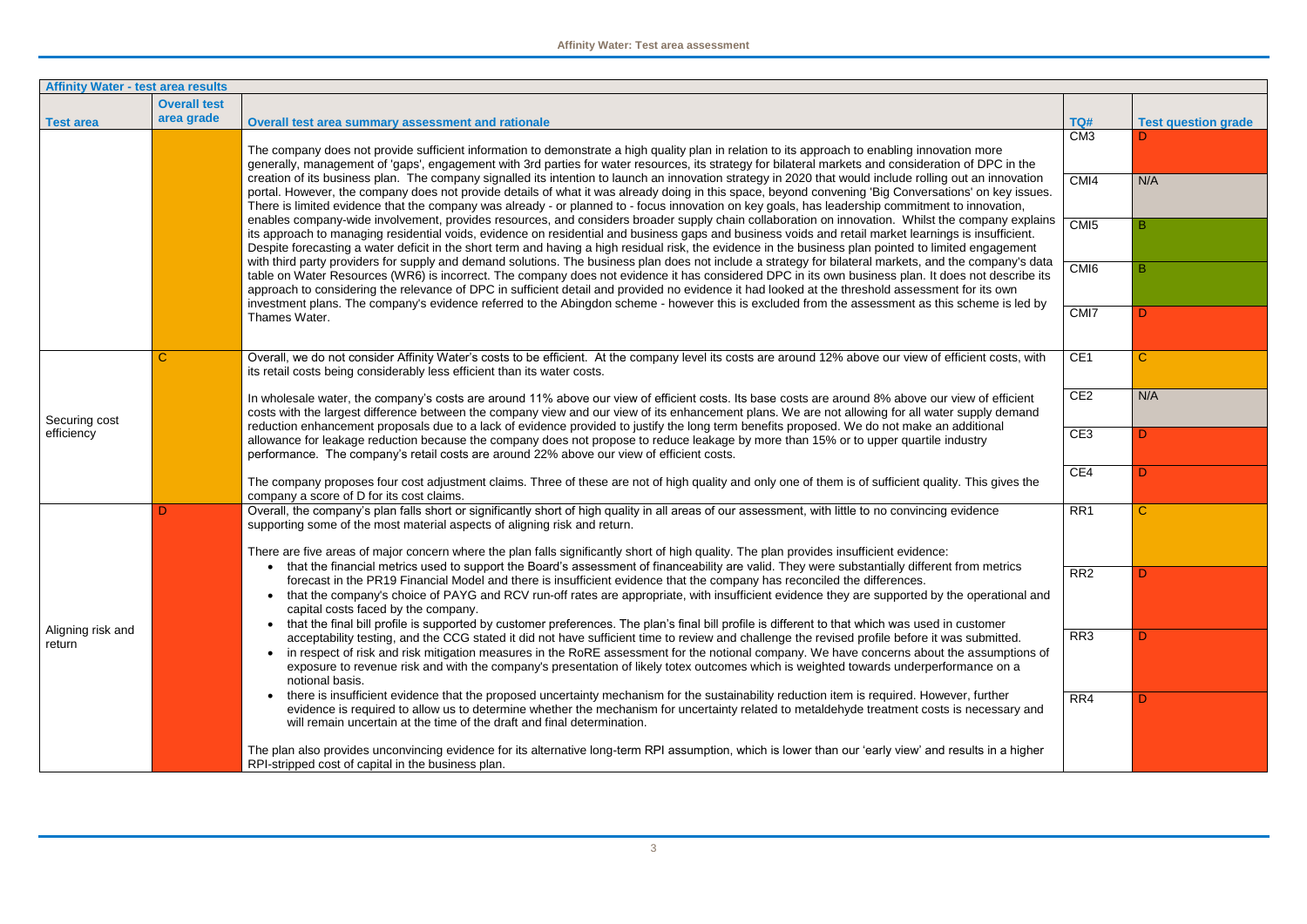| <b>Affinity Water - test area results</b> |                     |                                                                                                                                                                                                                                                                                                                                                                                                                                                                                                                                                                                                                                                                                                                                                                                                                                                                                                                                                                                                                                                                                                                                                                                                                                                                            |                 |                            |  |  |
|-------------------------------------------|---------------------|----------------------------------------------------------------------------------------------------------------------------------------------------------------------------------------------------------------------------------------------------------------------------------------------------------------------------------------------------------------------------------------------------------------------------------------------------------------------------------------------------------------------------------------------------------------------------------------------------------------------------------------------------------------------------------------------------------------------------------------------------------------------------------------------------------------------------------------------------------------------------------------------------------------------------------------------------------------------------------------------------------------------------------------------------------------------------------------------------------------------------------------------------------------------------------------------------------------------------------------------------------------------------|-----------------|----------------------------|--|--|
|                                           | <b>Overall test</b> |                                                                                                                                                                                                                                                                                                                                                                                                                                                                                                                                                                                                                                                                                                                                                                                                                                                                                                                                                                                                                                                                                                                                                                                                                                                                            |                 |                            |  |  |
| <b>Test area</b>                          | area grade          | Overall test area summary assessment and rationale                                                                                                                                                                                                                                                                                                                                                                                                                                                                                                                                                                                                                                                                                                                                                                                                                                                                                                                                                                                                                                                                                                                                                                                                                         | TQ#             | <b>Test question grade</b> |  |  |
| Accounting for<br>past delivery           | С                   | Overall, Affinity Water's business plan falls short of high quality in accounting for past delivery.<br>In the round we have some concerns with the evidence for deliverability for the 2020-25 plan, in particular in relation to outcomes and customer<br>complaints handling.<br>The plan provides sufficient evidence of deliverability in the following areas.<br>The company forecasts that it will overspend its PR14 allowance and does not provide sufficient evidence that it understands the drivers of its<br>performance. However, as we calculate that the plan includes a relatively low efficiency challenge we do not have concerns with the evidence<br>for deliverability of the planned costs.<br>We do not have concerns with the evidence for deliverability of performance in relation to major incidents.                                                                                                                                                                                                                                                                                                                                                                                                                                          | PD <sub>1</sub> |                            |  |  |
|                                           |                     | The plan falls short of high quality for deliverability in the following areas.<br>The company provides insufficient evidence that it understands the drivers of its current outcomes performance and that it includes of<br>appropriate measures to deliver its planned performance. For example, only for supply interruptions does the company present a clear plan for<br>delivering improved performance.<br>The company is not yet meeting CCWater's 2020 household customer complaints target of resolving 95% of customer complaints at stage one<br>and, while it has reduced the number of complaints, the plan does not contain sufficient and convincing evidence that this performance will be<br>addressed and so we have some concerns with the evidence for deliverability of customer complaints performance.<br>There is sufficient and convincing evidence for six out of eight PR14 reconciliation areas and insufficient evidence for land sales and totex. There is only<br>a marginal difference (within 0.05% of 2019-20 revenue) between expected and proposed reconciliations. In the round, the sufficient and convincing<br>evidence for the PR14 reconciliations is not sufficient to raise the accounting for past delivery test area score. | PD <sub>2</sub> | $\mathsf{C}$               |  |  |
| Securing<br>confidence and<br>assurance   |                     | Overall, Affinity Water's business plan falls short of providing sufficient evidence to demonstrate high quality in the securing confidence and assurance<br>test area.<br>The company's business plan provides some evidence of high quality.<br>On demonstrating a fair balance between customers and investors:<br>The company's proposals on gearing benefits sharing, meet the expectations of the 'Putting the sector in balance' position statement.                                                                                                                                                                                                                                                                                                                                                                                                                                                                                                                                                                                                                                                                                                                                                                                                                | CA <sub>1</sub> | $\mathsf{C}$               |  |  |
|                                           |                     | On executive pay, the company demonstrates sufficient evidence of its intention to meet the expectations set out in the 'Putting the sector in<br>balance' position statement, but we require a clear explanation of how targets will be stretching and evidence of how changes will be signalled<br>to customers.<br>On dividend policy, there is sufficient evidence of the company's intention to meet the expectations set out in the 'Putting the sector in balance'<br>position statement, but we require the company to confirm/explain the statement in its plan that annual dividends are not to exceed 5%, as our<br>calculations have resulted in yield figures above 5% in some years (noting that on average yield is below 5%).<br>The company does not put forward proposals for a bespoke voluntary benefits sharing mechanism but proposes donations to social tariffs and<br>its hardship fund which we assess could have a value of £0.5m per year. In the round, we consider that the company's proposals are high                                                                                                                                                                                                                                     | CA <sub>2</sub> | C                          |  |  |
|                                           |                     | quality in terms of voluntary sharing, when considering its size.<br>• Although the Board provides a compliant statement of assurance that its plan will enable customers' trust and confidence through engagement<br>on its corporate and financial structure, it provides insufficient evidence of its assurance process.<br>The company's business plan provides insufficient evidence of transparency on its corporate and financial structures and how these relate to its<br>financial resilience.                                                                                                                                                                                                                                                                                                                                                                                                                                                                                                                                                                                                                                                                                                                                                                   | CA <sub>3</sub> |                            |  |  |